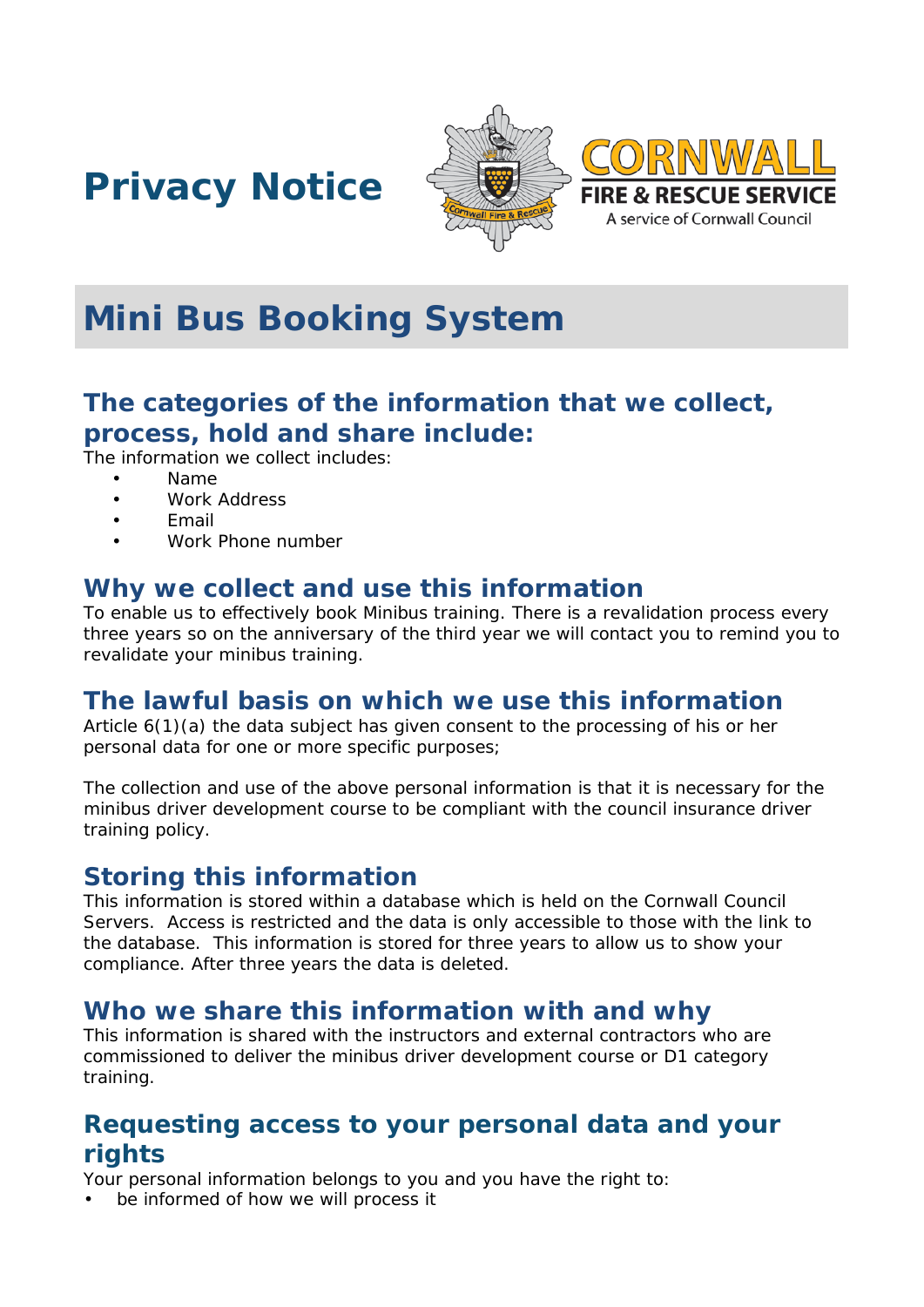- request a copy of what we hold about you and in commonly used electronic format if you wish (if you provided this to us electronically for automated processing, we will return it in the same way)
- have it amended if it's incorrect or incomplete
- have it deleted (where we do not have a legal requirement to retain it)
- withdraw your consent if you no longer wish us to process it
- restrict how we process it
- object to us using it for marketing or research purposes
- object to us using it in relation to a legal task or in the exercise of an official authority
- request that a person reviews an automated decision where it has had an adverse effect on you

You are legally entitled to request access to any information about you that we hold, and a copy using the subject access request. Use the links below to find out more:

[Data Protection web page](http://www.cornwall.gov.uk/council-and-democracy/data-protection-and-freedom-of-information/data-protection)

[Rights of Access, Rectification and Erasure Request](https://www.cornwall.gov.uk/media/33315555/form-2018-rare-form-blank.pdf)

## **Contact details of the Data Protection Officer**

If you would like to discuss anything in this privacy notice, please contact:

Data Protection Officer

| Address:   | Data Protection Team,<br>Cornwall Council,<br>County Hall, Truro, TR1 3AY |
|------------|---------------------------------------------------------------------------|
| Telephone: | 01872 326424                                                              |
| Email:     | dataprotection@cornwall.gov.uk                                            |

### **Further information**

If you have concerns about the use of your personal data, the Information Commissioners Office is an independent body set up to uphold information rights in the UK. They can be contacted through their website: [www.ico.org.uk](http://www.ico.org.uk/) or their helpline on 0303 123 1113, or in writing to:

Information Commissioner's Office Wycliffe House Water Lane Wilmslow Cheshire SK9 5AF

For more information about your rights:

[https://ico.org.uk/for-organisations/guide-to-the-general-data-protection-regulation](https://ico.org.uk/for-organisations/guide-to-the-general-data-protection-regulation-gdpr/individual-rights/)[gdpr/individual-rights/](https://ico.org.uk/for-organisations/guide-to-the-general-data-protection-regulation-gdpr/individual-rights/)

To complain to the Information Commissioner's Office: <https://ico.org.uk/concerns/>